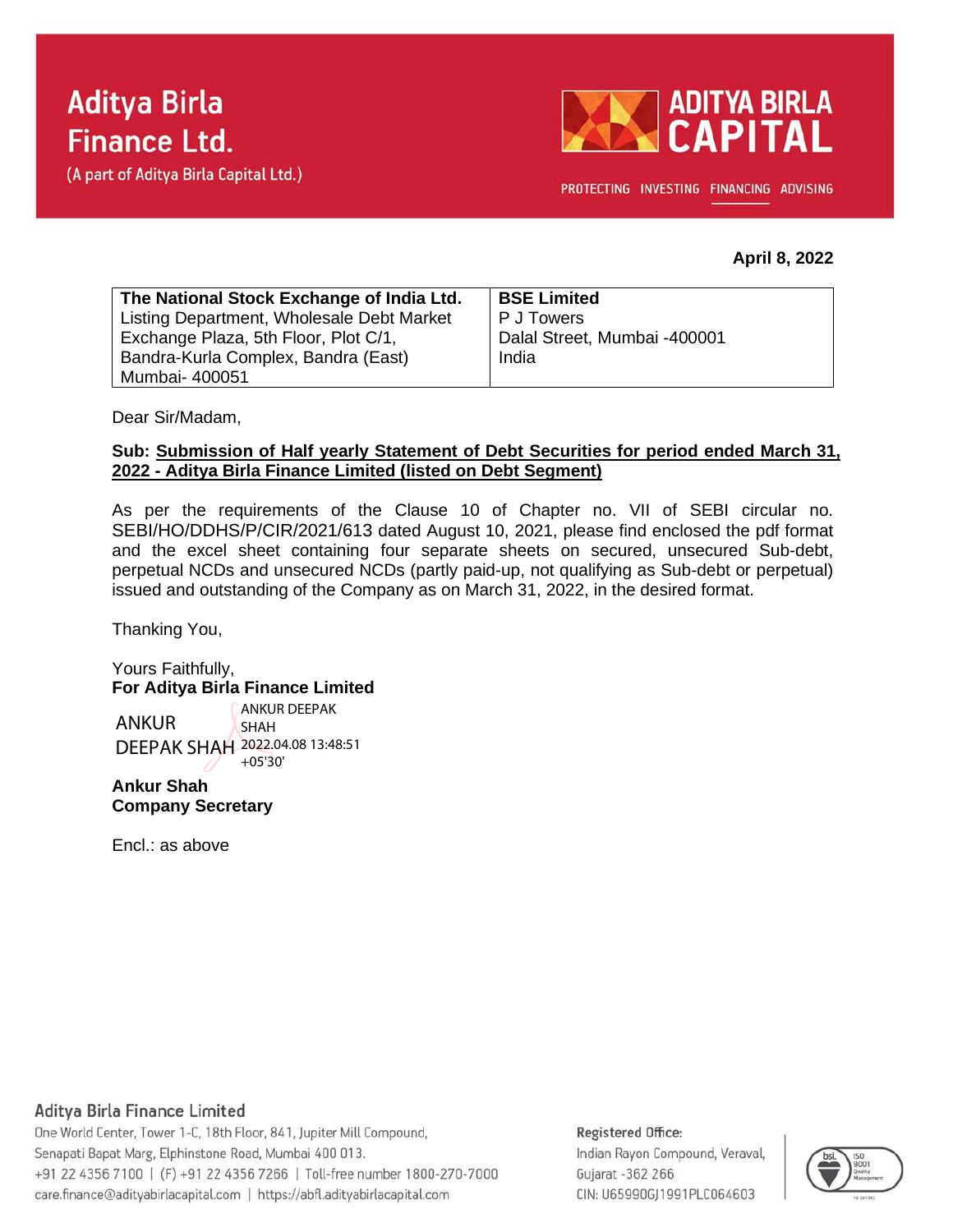#### Aditya Birla Finance Limited Details of ISINs as on March 31, 2022 - Secured NCDs

| Name of        | <b>ISIN Number</b>                  | <b>Issuance Date</b>                   | <b>Maturity Date</b>                                                                                                                                                                                                                                 | <b>Coupon Rate</b>                                                                    | <b>Payment Frequency</b> | <b>Embedded option if any</b>           |                          |                                                                                                                                                                                                                                                                                  | Amount issued Amount outstanding |                  |
|----------------|-------------------------------------|----------------------------------------|------------------------------------------------------------------------------------------------------------------------------------------------------------------------------------------------------------------------------------------------------|---------------------------------------------------------------------------------------|--------------------------|-----------------------------------------|--------------------------|----------------------------------------------------------------------------------------------------------------------------------------------------------------------------------------------------------------------------------------------------------------------------------|----------------------------------|------------------|
| the Issuer     |                                     |                                        |                                                                                                                                                                                                                                                      |                                                                                       |                          | <b>Call Option Date Put Option Date</b> |                          | Call / Put Option Remark                                                                                                                                                                                                                                                         |                                  |                  |
| <b>ADITYA</b>  | INE860H07BS1                        | September 10, 2015                     | September 9, 2022                                                                                                                                                                                                                                    | 8.85% p.a                                                                             | Annually                 | <b>NIL</b>                              | <b>NIL</b>               | <b>NIL</b>                                                                                                                                                                                                                                                                       | 20.00                            | 20.00            |
| <b>BIRLA</b>   | INE860H07BU7                        | October 7, 2015                        | October 7, 2022                                                                                                                                                                                                                                      | 8.77% p.a                                                                             | Annually                 | <b>NIL</b>                              | <b>NIL</b>               | <b>NIL</b>                                                                                                                                                                                                                                                                       | 60.00                            | 60.00            |
| <b>FINANCE</b> | INE860H07BV5                        | October 12, 2015                       | October 12, 2022                                                                                                                                                                                                                                     | 8.77% p.a                                                                             | Annually                 | <b>NIL</b>                              | <b>NIL</b>               | <b>NIL</b>                                                                                                                                                                                                                                                                       | 21.00                            | 21.00            |
| LIMITED        | INE860H07BX1                        | October 19, 2015                       | October 17, 2025                                                                                                                                                                                                                                     | 8.77% p.a                                                                             | Annually                 | <b>NIL</b>                              | <b>NIL</b>               | <b>NIL</b>                                                                                                                                                                                                                                                                       | 15.00                            | 15.00            |
|                | INE860H07BZ6                        | November 3, 2015                       | 50% on November 01, 2024 &<br>50% on October 31, 2025                                                                                                                                                                                                | 8.71% p.a                                                                             | Quarterly                | <b>NIL</b>                              | <b>NIL</b>               | <b>NIL</b>                                                                                                                                                                                                                                                                       | 500.00                           | 500.00           |
|                | INE860H07CL4                        | February 23, 2016                      | February 23, 2026                                                                                                                                                                                                                                    | 8.8500% p.a                                                                           | Annually                 | <b>NIL</b>                              | <b>NIL</b>               | <b>NIL</b>                                                                                                                                                                                                                                                                       | 10.00                            | 10.00            |
|                | INE860H07CM2                        | March 9, 2016                          | March 6, 2026                                                                                                                                                                                                                                        | 8.9000% p.a                                                                           | Annually                 | <b>NIL</b>                              | <b>NIL</b>               | <b>NIL</b>                                                                                                                                                                                                                                                                       | 10.00                            | 10.00            |
|                | INE860H07CS9                        | March 21, 2016                         | March 20, 2026                                                                                                                                                                                                                                       | 8.9000% p.a.                                                                          | Annually                 | <b>NIL</b>                              | <b>NIL</b>               | <b>NIL</b>                                                                                                                                                                                                                                                                       | 5.00                             | 5.00             |
|                | INE860H07FD4                        | June 13, 2017                          | June 11, 2027                                                                                                                                                                                                                                        | 8.0000% XIRR                                                                          | On Maturity              | <b>NIL</b>                              | June 16, 2020            | If put option exercised Rs. 12,55,510/- (Rupees Twelve<br>Lakh Fifty Five Thousand Five Hundred and Ten only) per<br>debenture<br>f put option not exercised Rs. 21,58,925/- (Rupees Twenty<br>One Lakh Fifty Eight Thousand Nine Hundred and Twenty<br>Five only) per debenture | 700.00                           | 5.00             |
|                | INE860H07FF9                        | June 19, 2017                          | June 17, 2022                                                                                                                                                                                                                                        | 7.80% p.a                                                                             | Annually                 | <b>NIL</b>                              | <b>NIL</b>               | <b>NIL</b>                                                                                                                                                                                                                                                                       | 50.00                            | 50.00            |
|                | INE860H07FG7                        | June 29, 2017                          | June 29, 2022                                                                                                                                                                                                                                        | 7.80% p.a                                                                             | Annually                 | <b>NIL</b>                              | <b>NIL</b>               | <b>NIL</b>                                                                                                                                                                                                                                                                       | 200.00                           | 200.00           |
|                | INE860H07FK9                        | August 14, 2017                        | August 12, 2022                                                                                                                                                                                                                                      | 7.70% p.a                                                                             | Annually                 | <b>NIL</b>                              | <b>NIL</b>               | <b>NIL</b>                                                                                                                                                                                                                                                                       | 50.00                            | 50.00            |
|                | INE860H07FL7                        | August 18, 2017                        | August 18, 2022                                                                                                                                                                                                                                      | 7.60% p.a                                                                             | Annually                 | <b>NIL</b>                              | <b>NIL</b>               | <b>NIL</b>                                                                                                                                                                                                                                                                       | 100.00                           | 100.00           |
|                | INE860H07FM5<br>INE860H07FN3        | August 23, 2017<br>September 7, 2017   | July 19, 2022<br>September 7, 2022                                                                                                                                                                                                                   | 7.60% p.a<br>7.60% p.a                                                                | Annually<br>Annually     | <b>NIL</b><br><b>NIL</b>                | <b>NIL</b><br><b>NIL</b> | <b>NIL</b><br><b>NIL</b>                                                                                                                                                                                                                                                         | 150.00<br>325.00                 | 150.00<br>325.00 |
|                | INE860H07FT0                        | June 26, 2018                          | June 26, 2025                                                                                                                                                                                                                                        | 8.90 % p.a                                                                            | Annually                 | <b>NIL</b>                              | <b>NIL</b>               | <b>NIL</b>                                                                                                                                                                                                                                                                       | 51.00                            | 51.00            |
|                | INE860H07FV6                        | July 27, 2018                          | July 27, 2023                                                                                                                                                                                                                                        | 8.9000% p.a                                                                           | Annually                 | <b>NIL</b>                              | <b>NIL</b>               | <b>NIL</b>                                                                                                                                                                                                                                                                       | 15.00                            | 15.00            |
|                | INE860H07GE0                        | October 26, 2018                       | April 8, 2022                                                                                                                                                                                                                                        | Zero Coupon                                                                           | <b>NA</b>                | <b>NIL</b>                              | <b>NIL</b>               | <b>NIL</b>                                                                                                                                                                                                                                                                       | 159.00                           | 159.00           |
|                | INE860H07GE0                        | November 6, 2018                       | April 8, 2022                                                                                                                                                                                                                                        | Zero Coupon - 9.5000% XIRR                                                            | <b>NA</b>                | <b>NIL</b>                              | <b>NIL</b>               | <b>NIL</b>                                                                                                                                                                                                                                                                       | 17.90                            | 17.90            |
|                | INE860H07FV6                        | December 11, 2018                      | July 27, 2023                                                                                                                                                                                                                                        | Coupon 8.9000% p.a - 9.4000% XIRR                                                     | Annually                 | <b>NIL</b>                              | <b>NIL</b>               | <b>NIL</b>                                                                                                                                                                                                                                                                       | 145.00                           | 145.00           |
|                | INE860H07GE0                        | December 11, 2018                      | April 8, 2022                                                                                                                                                                                                                                        | Zero Coupon - 9.4000% XIRR                                                            | <b>NA</b>                | <b>NIL</b>                              | <b>NIL</b>               | <b>NIL</b>                                                                                                                                                                                                                                                                       | 119.00                           | 119.00           |
|                | INE860H07GL5                        | December 21, 2018                      | December 21, 2023                                                                                                                                                                                                                                    | 9.15% p.a                                                                             | Annually                 | <b>NIL</b>                              | <b>NIL</b>               | <b>NIL</b>                                                                                                                                                                                                                                                                       | 70.00                            | 70.00            |
|                | INE860H07GM3                        | December 21, 2018                      | December 21, 2028                                                                                                                                                                                                                                    | 9.15% p.a                                                                             | Annually                 | <b>NIL</b>                              | <b>NIL</b>               | <b>NIL</b>                                                                                                                                                                                                                                                                       | 15.00                            | 15.00            |
|                | INE860H07GE0<br>INE860H07GL5        | December 27, 2018<br>December 27, 2018 | April 8, 2022<br>December 21, 2023                                                                                                                                                                                                                   | Zero Coupon - 9.1500% XIRR<br>Coupon 9.1500% - 9.1000% XIRR                           | <b>NA</b><br>Annually    | <b>NIL</b><br><b>NIL</b>                | <b>NIL</b><br><b>NIL</b> | <b>NIL</b><br><b>NIL</b>                                                                                                                                                                                                                                                         | 50.00<br>81.00                   | 50.00<br>81.00   |
|                | INE860H07GM3                        | December 27, 2018                      | December 21, 2028                                                                                                                                                                                                                                    | Coupon 9.1500% - 9.1000% XIRR                                                         | Annually                 | <b>NIL</b>                              | <b>NIL</b>               | <b>NIL</b>                                                                                                                                                                                                                                                                       | 69.00                            | 69.00            |
|                | INE860H07GE0                        | January 7, 2019                        | April 8, 2022                                                                                                                                                                                                                                        | Zero Coupon - 8.9000% XIRR                                                            | <b>NA</b>                | <b>NIL</b>                              | <b>NIL</b>               | <b>NIL</b>                                                                                                                                                                                                                                                                       | 32.00                            | 32.00            |
|                | INE860H07GL5                        | January 7, 2019                        | December 21, 2023                                                                                                                                                                                                                                    | Coupon 9.1500% - 9.0000% XIRR                                                         | Annually                 | <b>NIL</b>                              | <b>NIL</b>               | <b>NIL</b>                                                                                                                                                                                                                                                                       | 16.00                            | 16.00            |
|                | INE860H07GE0                        | January 25, 2019                       | April 8, 2022                                                                                                                                                                                                                                        | Zero Coupon - 8.9000% XIRR                                                            | <b>NA</b>                | <b>NIL</b>                              | <b>NIL</b>               | <b>NIL</b>                                                                                                                                                                                                                                                                       | 30.50                            | 30.50            |
|                | INE860H07GM3                        | February 12, 2019                      | December 21, 2028                                                                                                                                                                                                                                    | Coupon 9.1500% - 9.0500% XIRR                                                         | Annually                 | <b>NIL</b>                              | <b>NIL</b>               | <b>NIL</b>                                                                                                                                                                                                                                                                       | 38.50                            | 38.50            |
|                | INE860H07GM3                        | March 29, 2019                         | December 21, 2028                                                                                                                                                                                                                                    | Coupon 9.1500% - 8.6500% XIRR                                                         | Annually                 | <b>NIL</b>                              | <b>NIL</b>               | <b>NIL</b>                                                                                                                                                                                                                                                                       | 150.00                           | 150.00           |
|                | <b>INE860H07GE0</b>                 | April 25, 2019                         | April 8, 2022                                                                                                                                                                                                                                        | Zero Coupon - 8.4700% XIRR<br>1 Greater than 50% of Digital Level 8.3026% p.a.        | On Maturity              | <b>NIL</b>                              | <b>NIL</b>               | <b>NIL</b>                                                                                                                                                                                                                                                                       | 75.00                            | 75.00            |
|                | INE860H07GR2                        | May 8, 2019                            | May 25, 2022                                                                                                                                                                                                                                         | (8.30% XIRR (Annualized yield))<br>2 Less than or equal to 50% of Digital Level 0 %   | On Maturity              | <b>NIL</b>                              | <b>NIL</b>               | <b>NIL</b>                                                                                                                                                                                                                                                                       | 37.90                            | 37.90            |
|                | INE860H07GS0                        | May 20, 2019                           | 50% - May 19, 2028<br>50% - May 18, 2029                                                                                                                                                                                                             | Coupon - 9.000% p.a - 9.000% on XIRR Basis                                            | Annually                 | <b>NIL</b>                              | <b>NIL</b>               | <b>NIL</b>                                                                                                                                                                                                                                                                       | 1,500.00                         | 1,500.00         |
|                | INE860H07GT8                        | June 12, 2019                          | June 12, 2024                                                                                                                                                                                                                                        | Coupon 8.65% p.a. - 8.6500% on XIRR Basis                                             | Annually                 | <b>NIL</b>                              | <b>NIL</b>               | <b>NIL</b>                                                                                                                                                                                                                                                                       | 173.00                           | 173.00           |
|                | INE860H07GT8                        | June 24, 2019                          | June 12, 2024                                                                                                                                                                                                                                        | Coupon 8.65% p.a. - 8.6500% on XIRR Basis                                             | Annually                 | <b>NIL</b>                              | <b>NIL</b>               | <b>NIL</b>                                                                                                                                                                                                                                                                       | 198.00                           | 198.00           |
|                | INE860H07GT8                        | June 28, 2019                          | June 12, 2024                                                                                                                                                                                                                                        | Coupon 8.65% p.a. - 8.6500% on XIRR Basis<br>Coupon 8.70% p.a. - 8.700% on XIRR Basis | Annually<br>Annually     | <b>NIL</b><br><b>NIL</b>                | <b>NIL</b><br><b>NIL</b> | <b>NIL</b><br><b>NIL</b>                                                                                                                                                                                                                                                         | 111.60<br>29.20                  | 111.60<br>29.20  |
|                | <b>INE860H07GU6</b><br>INE860H07GT8 | July 4, 2019<br>July 24, 2019          | July 4, 2029<br>June 12, 2024                                                                                                                                                                                                                        | Coupon 8.65% p.a. - 8.500% on XIRR Basis                                              | Annually                 | <b>NIL</b>                              | <b>NIL</b>               | <b>NIL</b>                                                                                                                                                                                                                                                                       | 98.70                            | 98.70            |
|                | INE860H07GW2                        | December 4, 2019                       | December 9, 2022                                                                                                                                                                                                                                     | Coupon 7.75% p.a.                                                                     | Annually                 | <b>NIL</b>                              | <b>NIL</b>               | <b>NIL</b>                                                                                                                                                                                                                                                                       | 150.00                           | 150.00           |
|                | INE860H07GX0                        | January 20, 2020                       | 25% at the end of 7th Year<br>(Wednesday, January 20, 2027),<br>25% at the end of 8th Year<br>(Thursday, January 20, 2028)<br>25% at the end of 9th Year<br>(Friday, January 19, 2029) &<br>25% at the end of 10th Year<br>(Friday, January 18, 2030 | Coupon 8.15% p.a                                                                      | Annually                 | <b>NIL</b>                              | <b>NIL</b>               | <b>NIL</b>                                                                                                                                                                                                                                                                       | 1,000.00                         | 1,000.00         |
|                | INE860H07GY8                        | April 17, 2020                         | May 17, 2023                                                                                                                                                                                                                                         | Coupon 7.75% p.a.                                                                     | Annually                 | <b>NIL</b>                              | <b>NIL</b>               | <b>NIL</b>                                                                                                                                                                                                                                                                       | 205                              | 205              |
|                | INE860H07GZ5                        | April 28, 2020                         | June 28, 2023                                                                                                                                                                                                                                        | Coupon 7.57% p.a                                                                      | Annually                 | <b>NIL</b>                              | <b>NIL</b>               | <b>NIL</b>                                                                                                                                                                                                                                                                       | 225                              | 225              |
|                | INE860H07HA6                        | April 28, 2020                         | April 25, 2025                                                                                                                                                                                                                                       | Coupon 7,69% p.a.                                                                     | Annually                 | <b>NIL</b>                              | <b>NIL</b>               | <b>NIL</b>                                                                                                                                                                                                                                                                       |                                  | 25               |
|                | INE860H07HB4<br>INE860H07HC2        | June 26, 2020<br>October 22, 2020      | April 26, 2022<br>December 29, 2023                                                                                                                                                                                                                  | Coupon 6.7834% p.a.<br>Coupon 5.9% p.a.                                               | Annually<br>Annually     | <b>NIL</b><br><b>NIL</b>                | <b>NIL</b><br><b>NIL</b> | <b>NIL</b><br><b>NIL</b>                                                                                                                                                                                                                                                         | 250<br>330                       | 250<br>330       |
|                | INE860H07HD0                        | December 23, 2020                      | December 23, 2025                                                                                                                                                                                                                                    | Coupon 6.25% p.a.                                                                     | Annually                 | <b>NIL</b>                              | <b>NIL</b>               | <b>NIL</b>                                                                                                                                                                                                                                                                       | 75                               | 75               |
|                | INE860H07HE8                        | February 18, 2021                      | February 18, 2031                                                                                                                                                                                                                                    | Coupon 7.24% p.a.                                                                     | Annually                 | <b>NIL</b>                              | <b>NIL</b>               | <b>NIL</b>                                                                                                                                                                                                                                                                       | 25                               | 25               |
|                | INE860H07HF5                        | February 25, 2021                      | May 30, 2023                                                                                                                                                                                                                                         | Coupon 6.15% p.a.                                                                     | Annually                 | NIL                                     | <b>NIL</b>               | <b>NIL</b>                                                                                                                                                                                                                                                                       | 775                              | 775              |
|                | INE860H07HG3                        | March 16, 2021                         | March 16, 2023                                                                                                                                                                                                                                       | 5.75% p.a. (Floating Coupon with Quarterly Reset,<br>Payable Annually)                | Annually                 | <b>NIL</b>                              | <b>NIL</b>               | <b>NIL</b>                                                                                                                                                                                                                                                                       | 500                              | 500              |
|                | INE860H07HH1                        | March 19, 2021                         | March 17, 2023                                                                                                                                                                                                                                       | 5.75% p.a. (Floating Coupon with Quarterly Reset,<br>Payable Annually)                | Annually                 | <b>NIL</b>                              | <b>NIL</b>               | <b>NIL</b>                                                                                                                                                                                                                                                                       | 250                              | 250              |
|                | INE860H07HI9                        | March 31, 2021                         | March 28, 2024                                                                                                                                                                                                                                       | Coupon 6.15% p.a.                                                                     | Annually                 | <b>NIL</b>                              | <b>NIL</b>               | <b>NIL</b>                                                                                                                                                                                                                                                                       | 420                              | 420              |
|                | INE860H07HJ7                        | May 7, 2021                            | May 5, 2023                                                                                                                                                                                                                                          | 5.11% p.a. (Floating Coupon with Quarterly Reset,<br>Payable Annually)                | Annually                 | <b>NIL</b>                              | <b>NIL</b>               | <b>NIL</b>                                                                                                                                                                                                                                                                       | 250                              | 250              |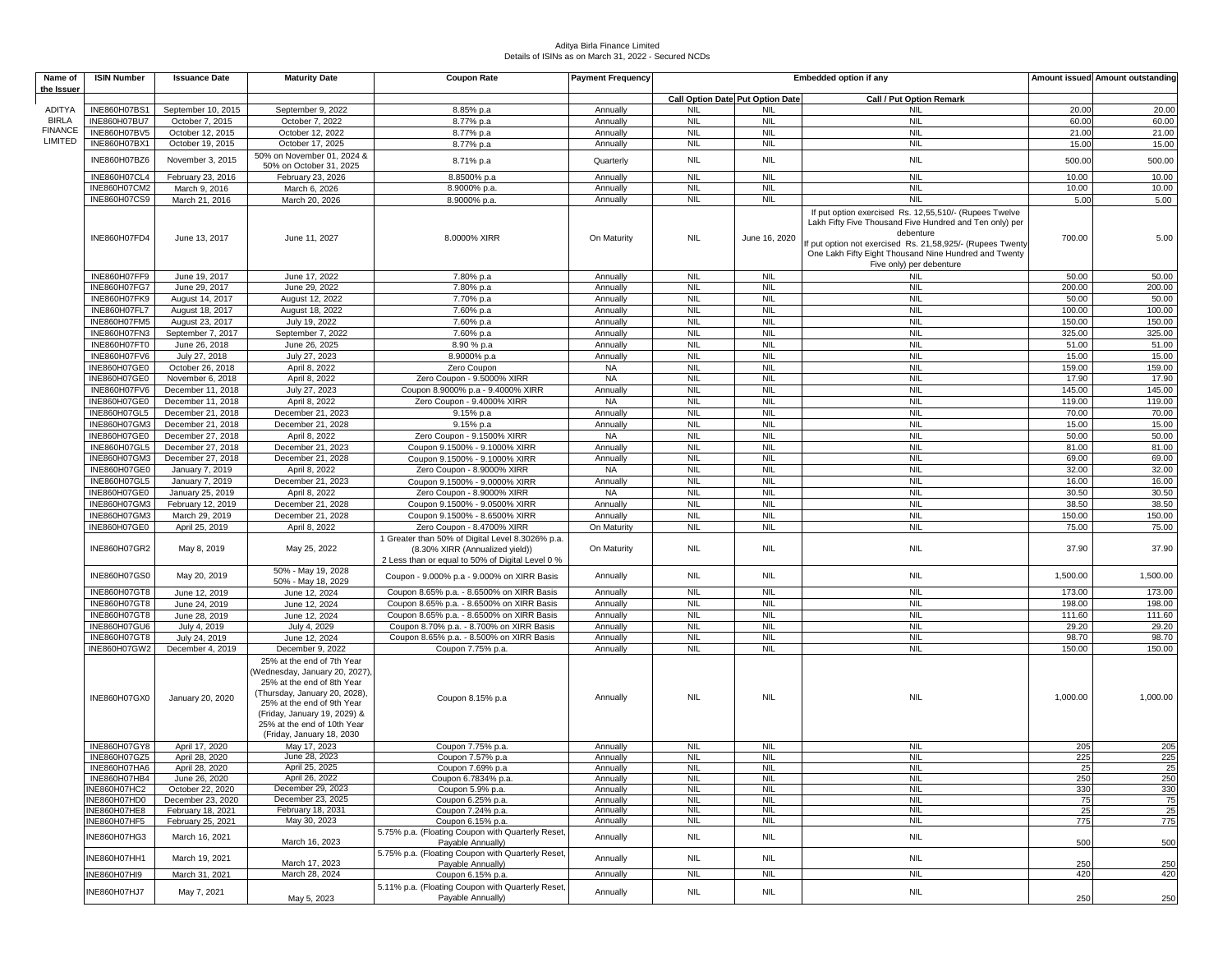| Name of    | <b>ISIN Number</b> | <b>Issuance Date</b> | <b>Maturity Date</b>                                                                                                                                                                                                               | <b>Coupon Rate</b>                                                     | <b>Payment Frequency</b> | Embedded option if any |                                         |                                 | Amount issued Amount outstanding |           |
|------------|--------------------|----------------------|------------------------------------------------------------------------------------------------------------------------------------------------------------------------------------------------------------------------------------|------------------------------------------------------------------------|--------------------------|------------------------|-----------------------------------------|---------------------------------|----------------------------------|-----------|
| the Issuer |                    |                      |                                                                                                                                                                                                                                    |                                                                        |                          |                        |                                         |                                 |                                  |           |
|            |                    |                      |                                                                                                                                                                                                                                    |                                                                        |                          |                        | <b>Call Option Date Put Option Date</b> | <b>Call / Put Option Remark</b> |                                  |           |
|            | INE860H07HK5       | May 31, 2021         | 25% at the end of 7th Year<br>(Wednesday, May 31, 2028)<br>25% at the end of 8th Year<br>(Thursday, May 31, 2029)<br>25% at the end of 9th Year<br>(Friday, May 31, 2030)<br>25% at the end of 10th Year<br>(Friday, May 30, 2031) | Coupon 7.2600% p.a                                                     | Annually                 | <b>NIL</b>             | <b>NIL</b>                              | <b>NIL</b>                      | 750.00                           | 750.00    |
|            | INE860H07HL3       | June 17, 2021        | June 16, 2023                                                                                                                                                                                                                      | Coupon 5.1500% p.a                                                     | Annually                 | <b>NIL</b>             | <b>NIL</b>                              | <b>NIL</b>                      | 50.00                            | 50        |
|            | INE860H07HM1       | June 17, 2021        | June 14, 2024                                                                                                                                                                                                                      | Zero Coupon                                                            | <b>NA</b>                | <b>NIL</b>             | <b>NIL</b>                              | <b>NIL</b>                      | 75.00                            | 75        |
|            | INE860H07HN9       | July 26, 2021        | July 24, 2026                                                                                                                                                                                                                      | Coupon 6.55%                                                           | Annually                 | <b>NIL</b>             | NIL                                     | <b>NIL</b>                      | 500.00                           | 500       |
|            | INE860H07HO7       | August 5, 2021       | August 2, 2024                                                                                                                                                                                                                     | Coupon 5.85%                                                           | Annually                 | <b>NIL</b>             | <b>NIL</b>                              | <b>NIL</b>                      | 250.00                           | 250       |
|            | INE860H07HP4       | October 4, 2021      | October 3, 2031                                                                                                                                                                                                                    | Coupon 7.10%                                                           | Annually                 | <b>NIL</b>             | <b>NIL</b>                              | <b>NIL</b>                      | 50.00                            | 50        |
|            | INE860H07HQ2       | October 4, 2021      | October 1, 2026                                                                                                                                                                                                                    | Coupon 6.45%                                                           | Annually                 | <b>NIL</b>             | <b>NIL</b>                              | <b>NIL</b>                      | 115.00                           | 115       |
|            | INE860H07HR0       | January 21, 2022     | January 21, 2025                                                                                                                                                                                                                   | 5.11% p.a. (Floating Coupon with Quarterly Reset,<br>Payable Annually) | Annually                 | <b>NIL</b>             | <b>NIL</b>                              | <b>NIL</b>                      | 500                              | 500       |
|            | INE860H07HS8       | January 21, 2022     | January 21, 2025                                                                                                                                                                                                                   | Coupon 6.40%                                                           | Annually                 | <b>NIL</b>             | <b>NIL</b>                              | <b>NIL</b>                      | 350                              | 350       |
|            |                    |                      |                                                                                                                                                                                                                                    |                                                                        |                          |                        |                                         | <b>Total</b>                    | 12,618.30                        | 11,923.30 |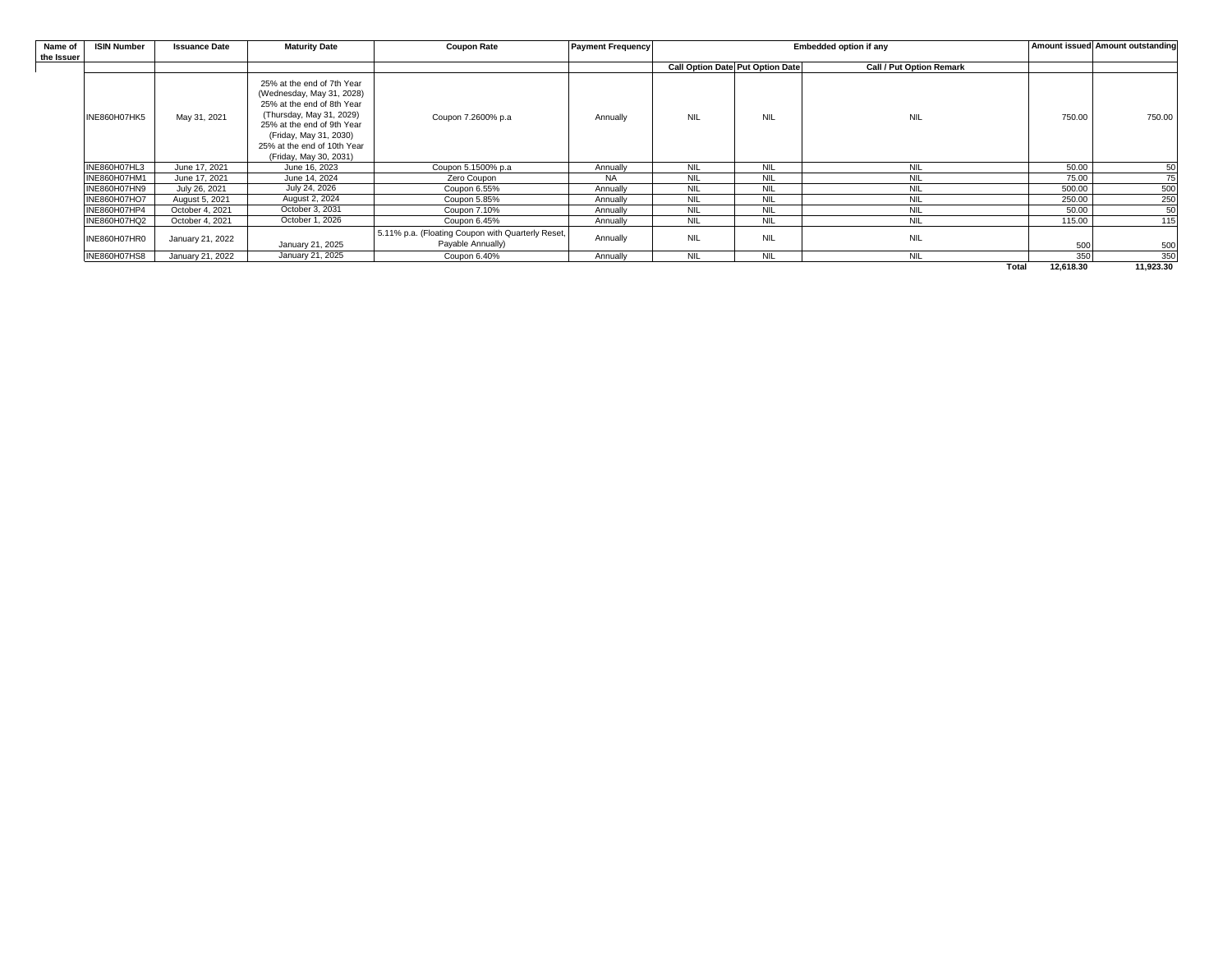# Aditya Birla Finance Limited Details of ISINs as on March 31, 2022 - Sub Debt

|                              |                     |                      |                      |                    |                              |                      |                            |                        |                                |                  | Rs in cr              |
|------------------------------|---------------------|----------------------|----------------------|--------------------|------------------------------|----------------------|----------------------------|------------------------|--------------------------------|------------------|-----------------------|
|                              |                     |                      |                      |                    |                              | Payment<br>Frequency |                            | Embedded option if any |                                |                  |                       |
| Name of the Issuer           | <b>ISIN Number</b>  | <b>Issuance Date</b> | <b>Maturity Date</b> | <b>Coupon Rate</b> | Yield                        |                      | <b>Call Option</b><br>Date | Put<br>Option<br>Date  | Call / Put<br>Option<br>Remark | Amount<br>issued | Amount<br>outstanding |
|                              | INE860H08DF2        | February 22, 2012    | May 20, 2022         | 10.6000% p.a       | 10.6000%                     | Annually             | <b>NA</b>                  | <b>NA</b>              | <b>NA</b>                      | 10.00            | 10.00                 |
|                              | INE860H08DG0        | May 25, 2012         | May 20, 2022         | 10.5000% p.a       | 10.5000%                     | Annually             | <b>NA</b>                  | <b>NA</b>              | <b>NA</b>                      | 25.00            | 25.00                 |
|                              | <b>INE860H08DI6</b> | June 4, 2013         | June 2, 2023         | 9.8500% p.a        | 9.8500%                      | Annually             | <b>NA</b>                  | <b>NA</b>              | <b>NA</b>                      | 100.00           | 100.00                |
|                              | INE860H08DJ4        | December 12, 2014    | December 12, 2024    | 9.7500% p.a        | 9.7500%                      | Annually             | <b>NA</b>                  | <b>NA</b>              | <b>NA</b>                      | 50.00            | 50.00                 |
|                              | <b>INE860H08DK2</b> | January 9, 2015      | January 9, 2025      | 9.4500% p.a        | 9.4500%                      | Annually             | <b>NA</b>                  | <b>NA</b>              | <b>NA</b>                      | 45.00            | 45.00                 |
|                              | INE860H08DL0        | June 17, 2015        | June 6, 2025         | 9.2500% p.a        | 9.2500%                      | Annually             | <b>NA</b>                  | <b>NA</b>              | <b>NA</b>                      | 25.00            | 25.00                 |
|                              | INE860H08DM8        | July 14, 2015        | July 11, 2025        | 9.2500% p.a        | 9.2500%                      | Annually             | <b>NA</b>                  | <b>NA</b>              | <b>NA</b>                      | 30.00            | 30.00                 |
|                              | INE860H08DN6        | August 25, 2015      | August 22, 2025      | 9.2500% p.a        | 9.2500%                      | Annually             | <b>NA</b>                  | <b>NA</b>              | <b>NA</b>                      | 33.00            | 33.00                 |
|                              | INE860H08DP1        | March 8, 2016        | March 6, 2026        | 9.1000% p.a        | 9.1000%                      | Annually             | <b>NA</b>                  | <b>NA</b>              | <b>NA</b>                      | 25.00            | 25.00                 |
|                              | INE860H08DQ9        | March 10, 2016       | March 10, 2026       | 9.1000% p.a        | 9.1000%                      | Annually             | <b>NA</b>                  | <b>NA</b>              | <b>NA</b>                      | 8.00             | 8.00                  |
|                              | <b>INE860H08DR7</b> | March 18, 2016       | March 10, 2026       | 9.1000% p.a        | 9.1000%                      | Annually             | <b>NA</b>                  | <b>NA</b>              | <b>NA</b>                      | 25.50            | 25.50                 |
|                              | INE860H08DS5        | June 23, 2016        | June 23, 2026        | 9.1000% p.a        | 9.1000%                      | Annually             | <b>NA</b>                  | <b>NA</b>              | <b>NA</b>                      | 52.50            | 52.50                 |
|                              | INE860H08DT3        | July 28, 2016        | July 28, 2026        | 8.9700% p.a        | 8.9700%                      | Annually             | <b>NA</b>                  | <b>NA</b>              | <b>NA</b>                      | 100.00           | 100.00                |
| Aditya Birla Finance Limited | <b>INE860H08DU1</b> | July 28, 2016        | July 28, 2026        | 8.9500% p.a        | 8.9500%                      | Annually             | <b>NA</b>                  | <b>NA</b>              | <b>NA</b>                      | 75.00            | 75.00                 |
|                              | INE860H08DV9        | September 29, 2016   | September 29, 2026   | 8.9000% p.a        | 8.9000%                      | Annually             | <b>NA</b>                  | <b>NA</b>              | <b>NA</b>                      | 200.00           | 200.00                |
|                              | INE860H08DW7        | November 21, 2016    | November 20, 2026    | 8.9000% p.a        | 8.9000%                      | Annually             | <b>NA</b>                  | <b>NA</b>              | <b>NA</b>                      | 200.00           | 200.00                |
|                              | INE860H08DX5        | March 9, 2017        | March 9, 2027        | 8.2500% p.a        | 8.2500%                      | Annually             | <b>NA</b>                  | <b>NA</b>              | <b>NA</b>                      | 10.00            | 10.00                 |
|                              | INE860H08DY3        | May 18, 2017         | May 18, 2027         | 8.5000% p.a        | 8.5000%                      | Annually             | <b>NA</b>                  | <b>NA</b>              | <b>NA</b>                      | 165.00           | 165.00                |
|                              | INE860H08EA1        | December 12, 2018    | December 4, 2028     | 9.7600% p.a        | 9.7600%                      | Annually             | <b>NA</b>                  | <b>NA</b>              | <b>NA</b>                      | 250.00           | 250.00                |
|                              | INE860H08EB9        | June 6, 2019         | June 6, 2029         | 8.9500% p.a        | 8.9500%                      | Annually             | <b>NA</b>                  | <b>NA</b>              | <b>NA</b>                      | 200.00           | 200.00                |
|                              | INE860H08EB9        | December 30, 2019    | June 6, 2029         | 8.9500% p.a        | 8.6700%                      | Annually             | <b>NA</b>                  | <b>NA</b>              | <b>NA</b>                      | 100.00           | 100.00                |
|                              | INE860H08EB9        | February 13, 2020    | June 6, 2029         | 8.9500% p.a        | 8.2500%                      | Annually             | <b>NA</b>                  | <b>NA</b>              | <b>NA</b>                      | 50.00            | 50.00                 |
|                              | INE860H08ED5        | December 29, 2020    | December 27, 2030    | 7.4300% p.a.       | 7.4300%                      | Annually             | <b>NA</b>                  | <b>NA</b>              | <b>NA</b>                      | 80.00            | 80.00                 |
|                              | INE860H08EE3        | June 11, 2021        | June 11, 2031        | 7.3400% p.a.       | 7.3400%                      | Annually             | <b>NA</b>                  | <b>NA</b>              | <b>NA</b>                      | 75.00            | 75.00                 |
|                              | INE860H08EG8        | December 6, 2021     | December 5, 2031     | 7.4300% p.a.       | 7.43% p.a.                   | Annually             | <b>NA</b>                  | <b>NA</b>              | <b>NA</b>                      | 35.00            | 35.00                 |
|                              | INE860H08EG8        | February 28, 2022    | December 5, 2031     | 7.4300% p.a.       | 7.43% p.a.<br>(XIRR - 7.65%) | Annually             | <b>NA</b>                  | <b>NA</b>              | <b>NA</b>                      | 210.00           | 210.00                |
|                              |                     |                      |                      |                    |                              |                      |                            |                        | Total                          | 2,179.00         | 2,179.00              |
|                              |                     |                      |                      |                    |                              |                      |                            |                        |                                |                  |                       |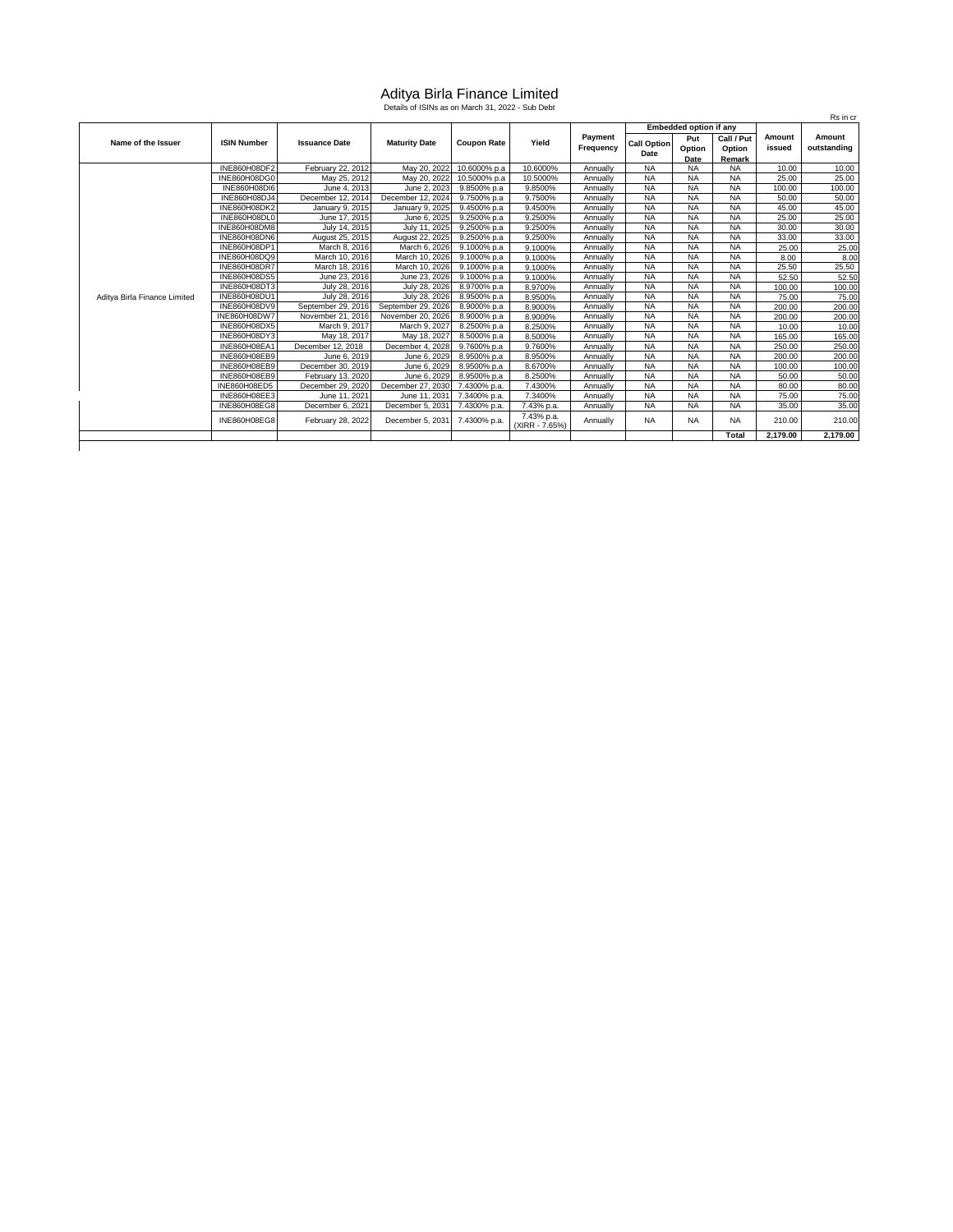## Aditya Birla Finance Limited Details of ISINs as on March 31, 2022 - Perpetual

| Details of ISINS as on March 31, 2022 - Perpetual<br>Rs in cr |                    |               |           |                                             |       |                      |           |                               |                                                        |        |             |  |
|---------------------------------------------------------------|--------------------|---------------|-----------|---------------------------------------------|-------|----------------------|-----------|-------------------------------|--------------------------------------------------------|--------|-------------|--|
|                                                               |                    |               |           |                                             |       |                      |           |                               |                                                        |        |             |  |
|                                                               | <b>ISIN Number</b> |               |           |                                             | Yield | Payment<br>Frequency |           |                               | Amount                                                 | Amount |             |  |
| Name of the Issuer                                            |                    |               |           | Issuance Date   Maturity Date   Coupon Rate |       |                      |           | <b>Call Option Put Option</b> | <b>Call / Put Option Remark</b>                        | issued | outstanding |  |
|                                                               |                    |               |           |                                             |       |                      | Date      | Date                          |                                                        |        |             |  |
|                                                               |                    |               |           |                                             |       |                      |           |                               | Call Option: Wednesday, 21st July, 2027, Subject to    |        |             |  |
| ADITYA BIRLA FINANCE                                          | INE860H08DZ0       | July 21, 2017 | Perpetual | 8.7000% p.a 8.7000%                         |       | Annually             | 21-Jul-27 | <b>NA</b>                     | fulfilment and strict compliance with each of the      | 200.00 | 200.00      |  |
| LIMITED                                                       |                    |               |           |                                             |       |                      |           |                               | following conditions as stated in the RBI notification |        |             |  |
|                                                               |                    |               |           |                                             |       |                      |           |                               | dated 29th October, 2008                               |        |             |  |
|                                                               |                    |               |           |                                             |       |                      |           |                               | Total                                                  | 200.00 | 200.00      |  |